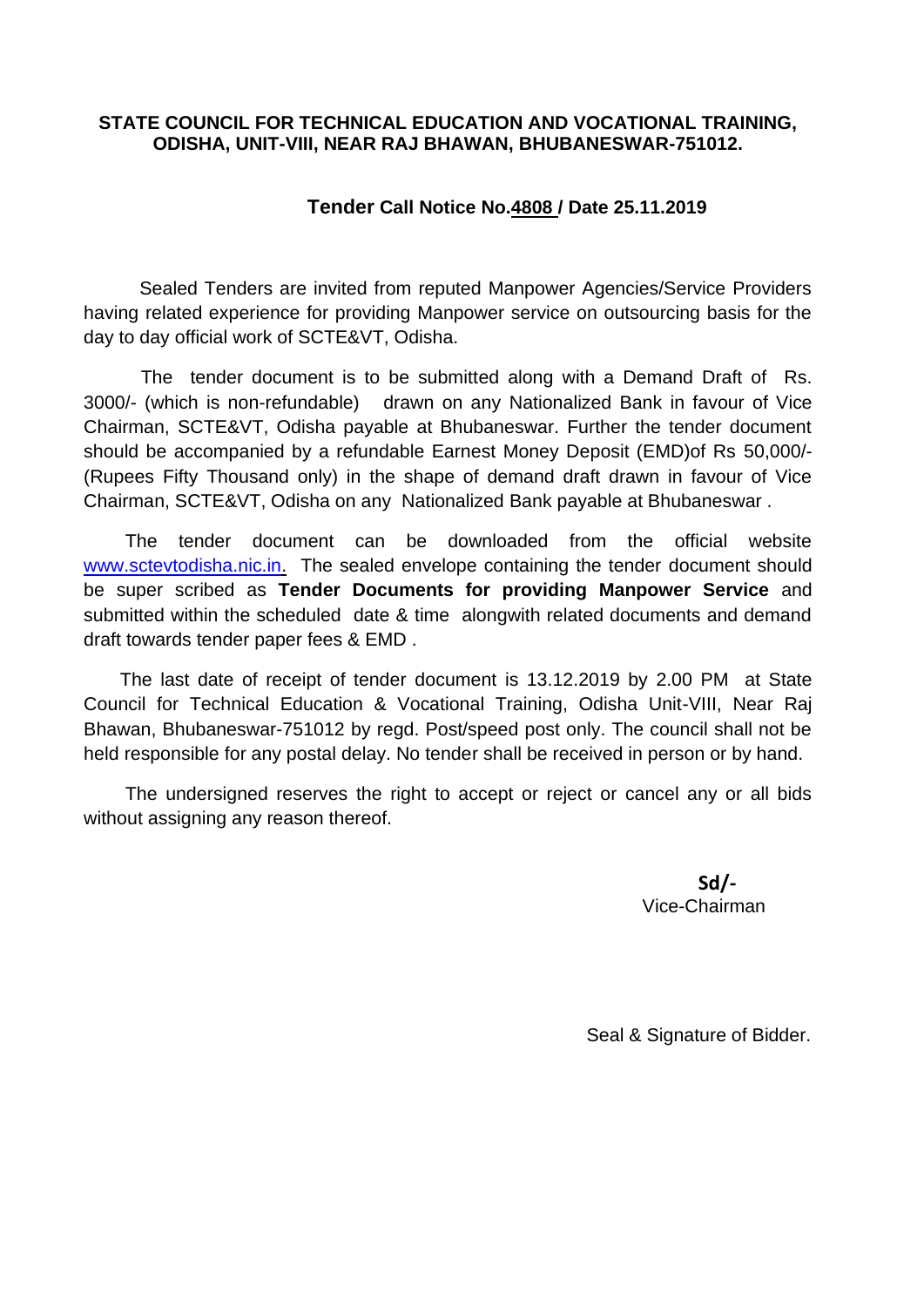# **SCOPE OF WORK AND GENERAL INSTRUCTION FOR BIDDERS**

- 1. State Council for Technical Education & Vocational Training, Odisha, Bhubaneswar requires the services of reputed, well established and financially sound Manpower service providers to provide manpower services on outsourcing basis day to day work of the official work of the Council.
- 2. The contract for providing the aforesaid manpower is for one year. The period of the contract may further be extended beyond one year subject to requirement of SCTE&VT, Odisha & satisfactory performance of the agency. The contract may be curtailed/ terminated before end of contract period owing to deficiency in service or substandard quality of Manpower deployed by the selected service provider because of change in SCTE&VT requirements. The SCTE&VT, Odisha however, reserves the right to terminate this initial contract at any time after giving one month notice to the selected service provider.
- 3. The SCTE&VT, Odisha has tentative requirement 05nos. of Data Entry Operators & 08 nos. of Office Attendants. The requirement may increase /decrease at any time.
- 4. The interested Manpower service providers may submit the tender document filled in all respect along with Earnest Money Deposit (EMD) of Rs 50,000/- ( Rupees Fifty thousand only ) and other requisite documents on or before 13.12.2019 at State Council for Technical Education & Vocational Training, Odisha, Unit-VIII, Near Raj Bhawan, Bhubanewear-751012 by Regd. post/speed post only.

**The bidders should download the tender document from website sctevtodisha.nic.in. and enclose a demand draft of Rs. 3000/- (which is nonrefundable) drawn in favour of Vice-Chairman, SCTE&VT, Odisha payable at Bhubaneswar**. The Tenderer claiming exemption/concession for EMD has to submit copy of relevant documents for availing such benefit.

 The various dates relating to the Tender process for providing Manpower Services to the State Council for Technical Education & Vocational Training, Odisha" are cited as follows.

- (a) Date for downloading of Tender documents :From 29.11.2019 onwards.
- (b) Last Date & Time for receipt of Tender documents : From 13.12.2019 by 2 PM (by Regd. Post/Speed post.)

(c) Date and time for opening of :

| (i)  | <b>Technical Bids</b>             | : 13.12.2019 at 3 PM |
|------|-----------------------------------|----------------------|
| (ii) | Financial Bids of eligible Bidder | : 18.12.2019 at 3 PM |

- 5. The Tender envelopes containing the Tender document should be super scribed as "**Tender for providing Manpower Services to SCTE&VT, Odisha'' and it must be sealed.**
- 6. The Earnest Money Deposit (EMD) Rs. 50,000/- (Rupees Fifty thousand) only, refundable ( without interest ) should be necessarily accompanied with the Technical Bid of the service provider in the form of demand draft drawn in favour of Vice-Chairman , SCTE&VT, Odisha failing which the tender shall be rejected.
- 7. The successful tenderer will have to deposit a performance security of Rs 1,00,000/- ( Rupees One Lakh only ) in the form of Bank Guarantee from any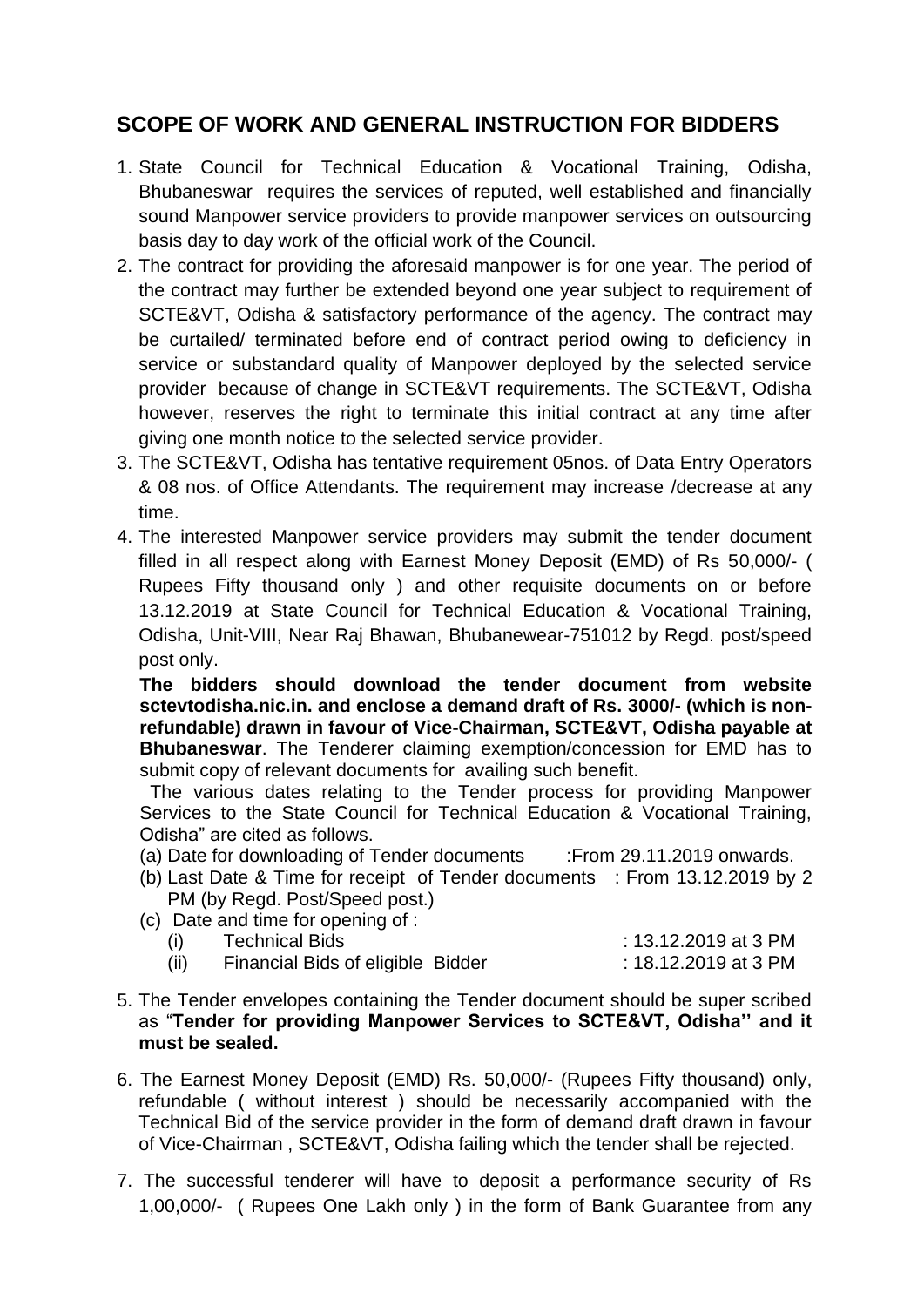Nationalized bank in favour of the Vice-Chairman , SCTE&VT, Odisha covering the period of contract. In case the contract is further extended beyond the initial period, the Bank guarantee will have to be accordingly renewed by the successful tenderer.

#### 8. **Conditional bids shall not be considered and will be out rightly rejected.**

- 9. All entries in the tender form should be legible and filled clearly. If the space for information is insufficient, a separate sheet duly signed by the authorized signatory may be attached no overwriting or cutting is permitted in the financial bid form. In such cases, the tender shall be summarily rejected. However, the cuttings, if any, in the technical bids must be initialed by the person authorized to sign the tender bids.
- 10. The Technical bids shall be opened on the scheduled date and time, in the Conference Hall of SCTE&VT, Odisha in presence of the authorized representatives of the manpower service providers, if any, who wish to be present on the spot at that time.
- 11**.** The Vice-Chairman, SCTE&VT, Odisha reserves the right to accept/ reject or cancel any or all bids without assigning any reason thereof.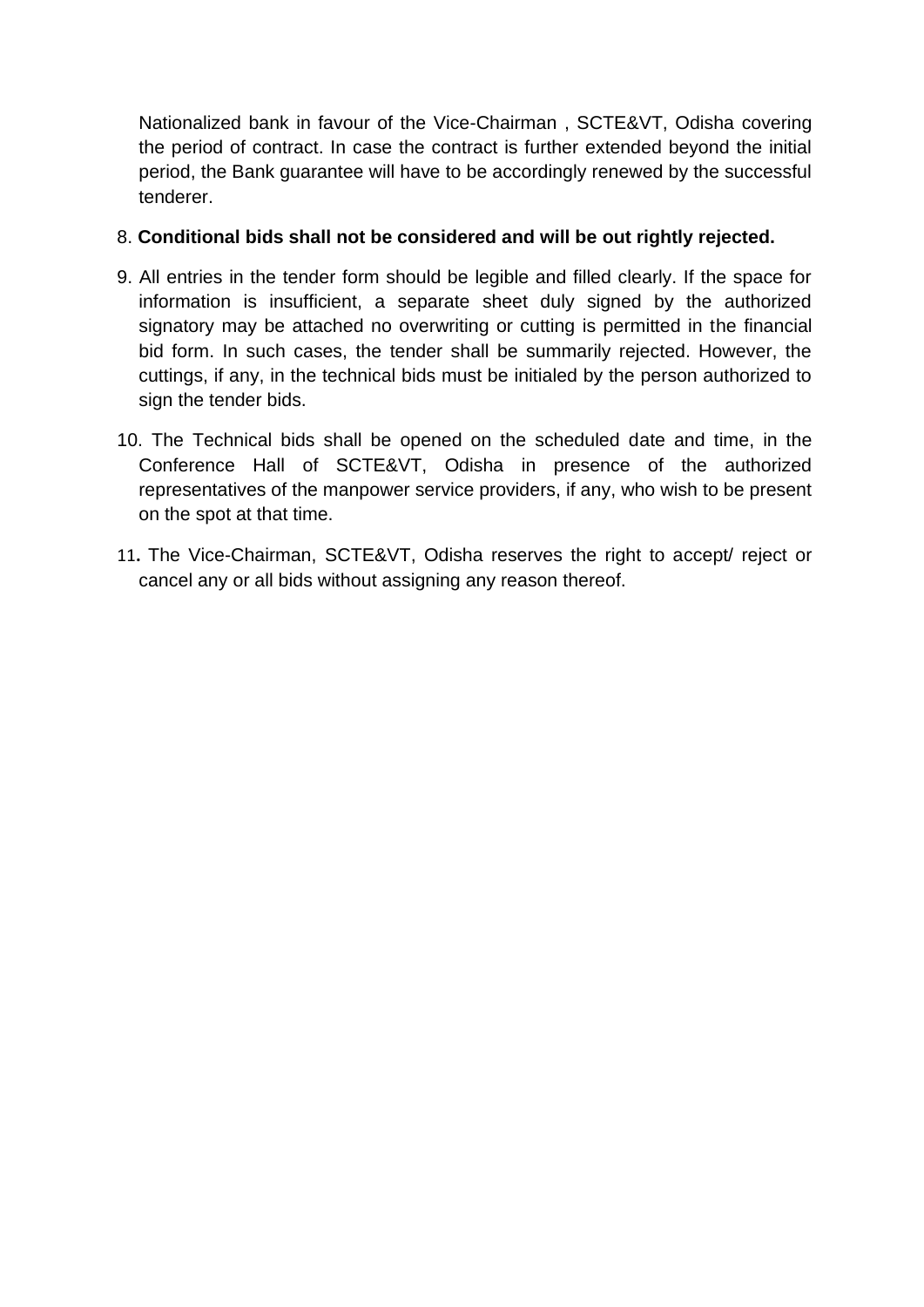#### **TECHNICAL REQUIREMENTS FOR THE TENDERING MANPOWER SERVICE PROVIDER**

- 1. The Tendering Manpower Service provider should fulfill the following technical specification.
- a) The registered office of the manpower service provider should be located within Odisha.
- b) The service provider for manpower should have experience in providing manpower services to (Central/State) Government / PSU Departments. Proof of the successful execution of work from competent authority is to be enclosed.
- c) The Manpower service provider should have own bank Account.
- d) The Manpower service provider should be registered with service tax departments and should have valid Goods and Service tax registration Number.
- e) The Manpower service provider should be registered with appropriate authorities under Employees provident fund and employees state insurance acts**.**
- f) The Manpower Service provider should be registered with labour department, i.e. license under Contract labour (regulations and abolition) act 1970.
- g) The service provider should be a financially sound party and his annual turnover should not be less than Rs 20,00,000/- (Rupees Twenty lakh). Copy of audited financial statement for the financial year 2018-2019 should be attached.

#### **TECHNICAL REQUIREMENTS FOR MANPOWER TO BE DEPLOYED BY THE SUCCESSFUL MANPOWER SERVICE PROVIDER IN STATE COUNCIL FOR TECHNICAL EDUCATION & VOCATIONAL TRAINING, ODISHA, BHUBANESWAR ON OUTSOURCING BASIS**

- 1. She/ he should be of above 18 years of age and not exceeding 40 years.
- 2. The Minimum Educational Qualification for Data Entry Operators will be graduation in any discipline. The Data Entry Operator should have a speed of 400 characters per minute in English and should be well conversant with computers and essentially well trained in Windows, MS Office, internet and LAN function. Minimum experience of Two years as data entry operator is essential.
- 3. The minimum qualification for Office Attendant should be  $8<sup>th</sup>$  pass. The Office Attendant should have minimum knowledge of reading and writing Odia & English.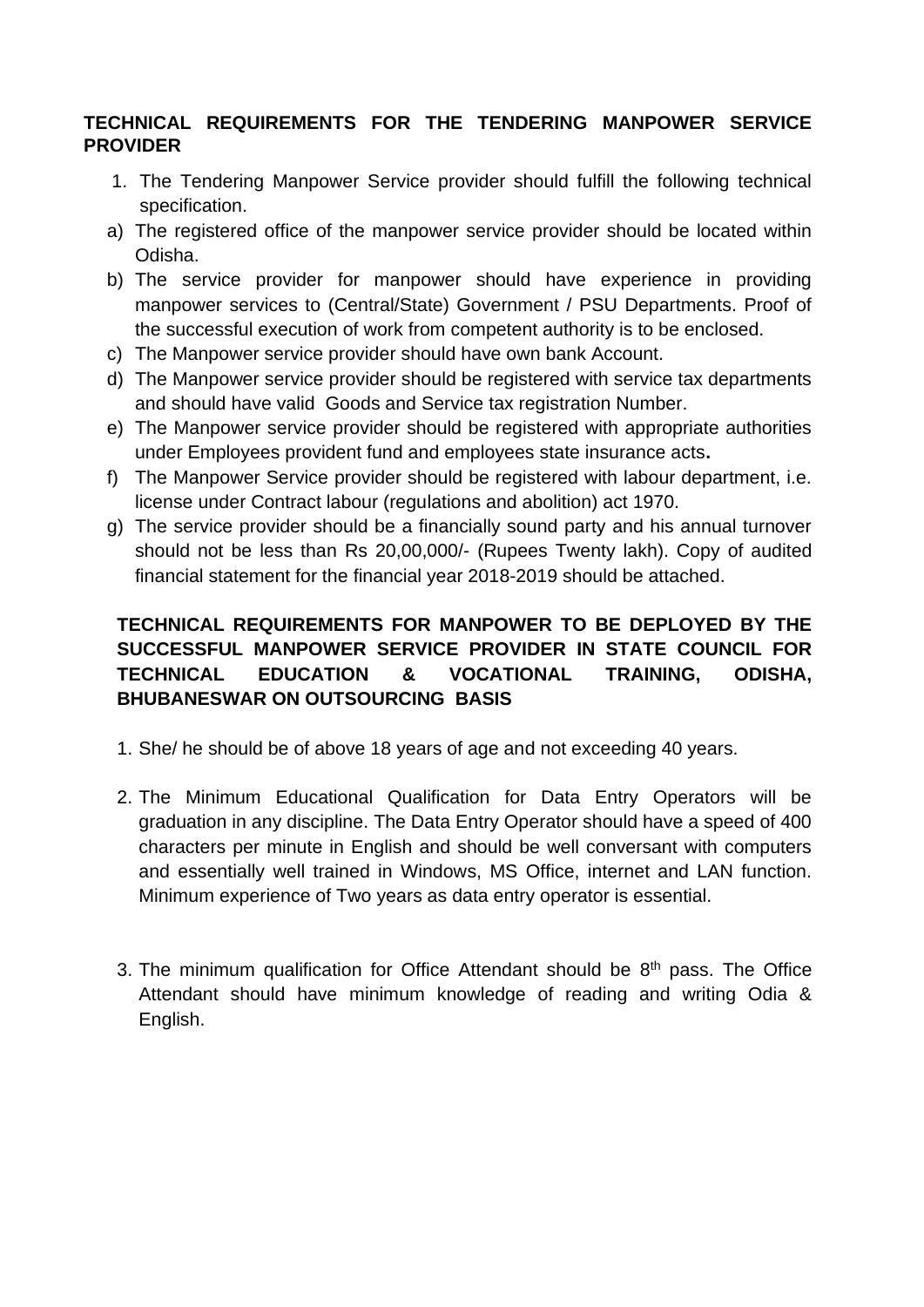### **TECHNICAL BID**

| 1. |                                                                                                                                                                       |                                    |  |  |  |
|----|-----------------------------------------------------------------------------------------------------------------------------------------------------------------------|------------------------------------|--|--|--|
| 2. | (a) Details of Earnest Money Deposit: DD No. _____Date__________________________                                                                                      |                                    |  |  |  |
|    |                                                                                                                                                                       |                                    |  |  |  |
|    | Rs. ________________________drawn on Bank. _________________________________drawn on<br>(b) Details of cost of Tender paper D.D No_____________dt. __________drawn on |                                    |  |  |  |
|    | Bank Amount.                                                                                                                                                          |                                    |  |  |  |
|    |                                                                                                                                                                       |                                    |  |  |  |
| 4. |                                                                                                                                                                       |                                    |  |  |  |
|    |                                                                                                                                                                       |                                    |  |  |  |
|    | Fax No. _______________________________Mobile No________________________________                                                                                      |                                    |  |  |  |
| 5. |                                                                                                                                                                       |                                    |  |  |  |
|    | E-Mail                                                                                                                                                                |                                    |  |  |  |
|    |                                                                                                                                                                       |                                    |  |  |  |
|    |                                                                                                                                                                       |                                    |  |  |  |
| 6. | Name & Contact no. of Authorized officer/ person to liaison with filed                                                                                                |                                    |  |  |  |
|    |                                                                                                                                                                       |                                    |  |  |  |
| 7. | Banker of the Manpower Service Provider                                                                                                                               |                                    |  |  |  |
| 8. |                                                                                                                                                                       |                                    |  |  |  |
| 9. |                                                                                                                                                                       |                                    |  |  |  |
|    |                                                                                                                                                                       |                                    |  |  |  |
|    |                                                                                                                                                                       |                                    |  |  |  |
|    |                                                                                                                                                                       |                                    |  |  |  |
|    | 13. Financial turnover of the tendering Service Provider                                                                                                              |                                    |  |  |  |
|    | Financial year                                                                                                                                                        | Amounts (Rs. Lakh) Remarks, if any |  |  |  |
|    | 2018-2019                                                                                                                                                             |                                    |  |  |  |
|    |                                                                                                                                                                       |                                    |  |  |  |
|    | (If the space provided is insufficient, a separate sheet may be attached)                                                                                             |                                    |  |  |  |
|    | 14. Additional information, if any                                                                                                                                    |                                    |  |  |  |
|    | 15. Give details of the major similar contract handled by the tendering Manpower                                                                                      |                                    |  |  |  |

Service Provider during the last two years in the following format.

|  | (If the space provided is insufficient a separate sheet may be attached) |  |  |
|--|--------------------------------------------------------------------------|--|--|
|  |                                                                          |  |  |

| SI. No. | Name of<br>Address, |  | client, Type of Manpower   Nos.<br>Provided | Amount<br>0t | Duration of<br>contract  |                 |  |
|---------|---------------------|--|---------------------------------------------|--------------|--------------------------|-----------------|--|
|         | telephone No        |  |                                             |              | contract<br>Rs.<br>Lakhs | From $\vert$ To |  |
|         |                     |  |                                             |              |                          |                 |  |

 16.The annual return/e-return/challan filed in ESI & EPF for last year up to March 2019 (attach attested copies).

17. Additional information if any (Attach separate sheet, if required)

| Date:    | Signature of authorized person. |
|----------|---------------------------------|
| Place: - | Full Name:                      |
|          | Seal                            |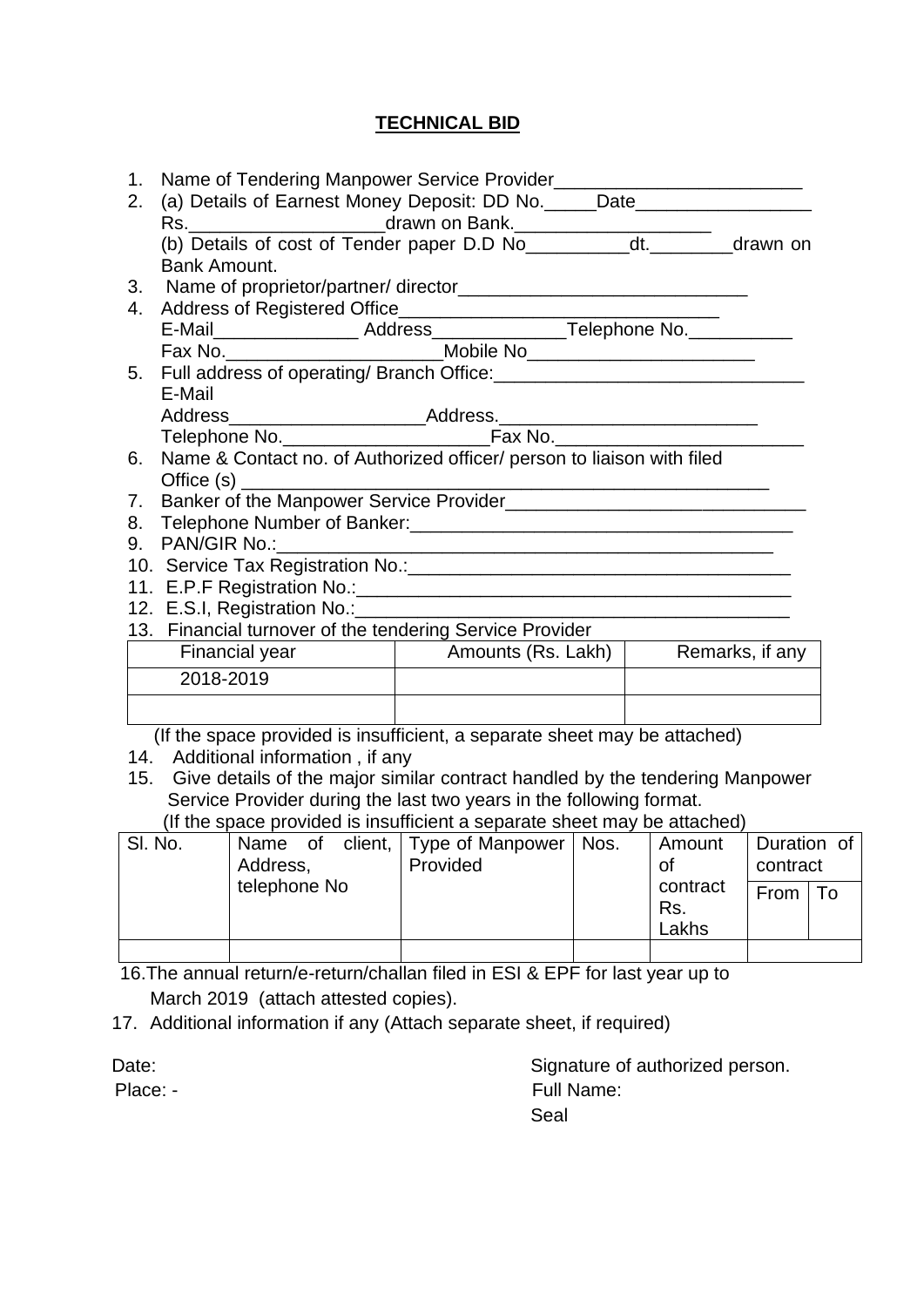# **DECLARATION**

I<sub>1</sub> Wife of Shri\_\_\_\_\_\_\_\_\_\_\_\_\_\_\_\_\_\_\_\_\_\_\_\_\_\_\_\_\_\_\_\_\_\_\_\_\_\_\_\_\_\_\_\_\_ proprietor/Director/ authorized signatory of the service provider, mentioned above, am competent to sign this declaration and execute this tender document**.** 

- 1. I have carefully read and understood all the terms and conditions of the tender and undertake to abide by them.
- 2. The information/documents furnished along with the above bid document are true and authentic to the best of my knowledge and belief. I/We, am/are well aware of the fact that furnishing any false information/ fabricated document would lead to rejection of my/ our tender at any stage besides liabilities towards prosecution under appropriate law.
- 3. I / we have not been black listed by any (Central/State) Government/PSU Departments.

Date: Date: Signature of authorized person.

Place: Full Name:

Seal

Seal & Signature of Bidder.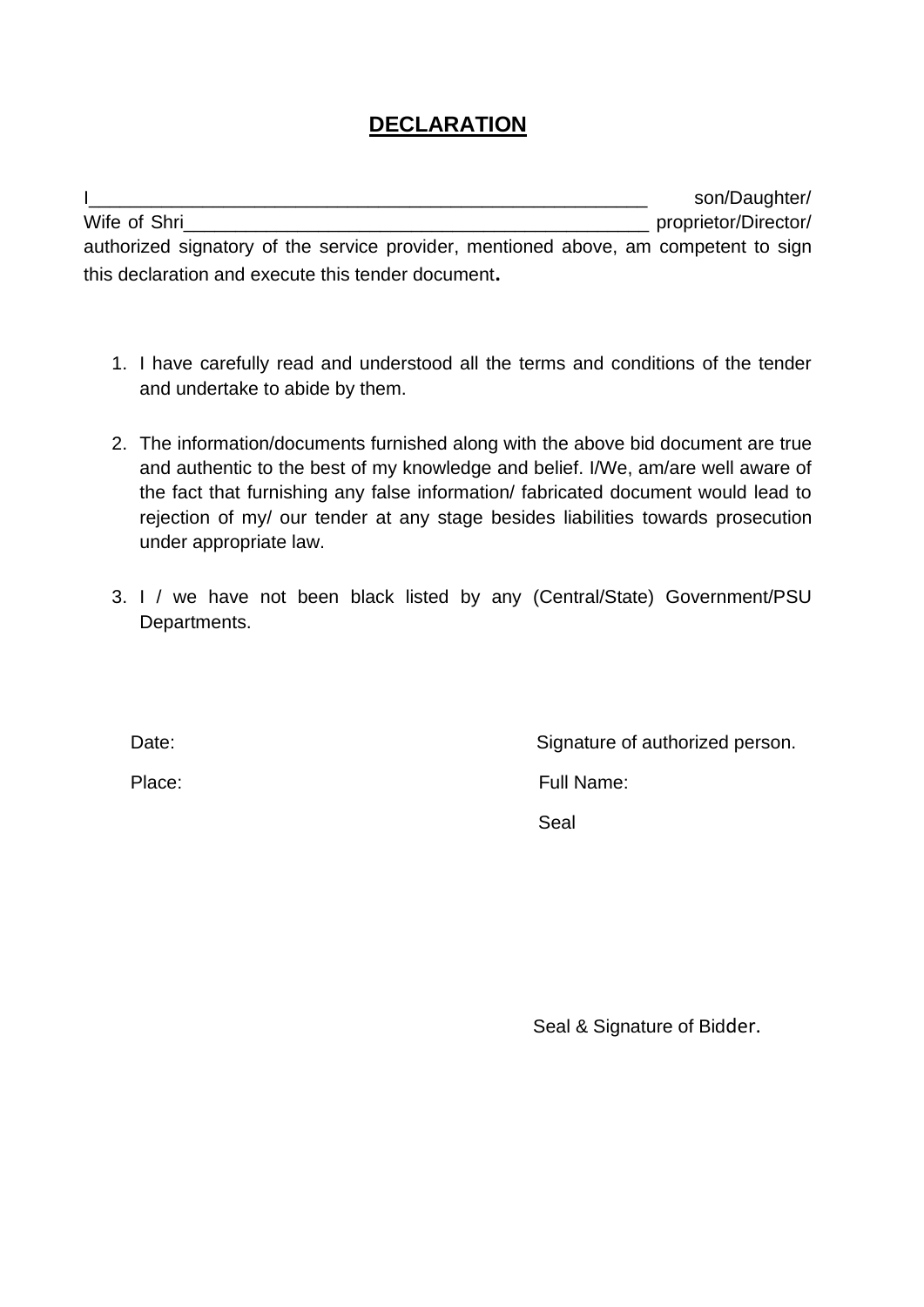# **FINANCIAL BID**

For Providing Manpower to the State Council for Technical Education & Vocational Training, Odisha, Bhubaneswar.

- 01. Name of tendering Manpower service provider**:**
- 02. The Bidder shall give the rate per person per month inclusive of all statutory liabilities, taxes, levies, cess, profit, etc.

|                | Monthly rate per person |         |               |                  |            |         |        |         |
|----------------|-------------------------|---------|---------------|------------------|------------|---------|--------|---------|
| SI             | Manpower                | Rate of | Employer      | Employer         | Other      | Service | Servic | Total   |
| No             | Type                    | Payment | EPF share     | <b>ESI</b> share | statutory  | Charges |        | Per     |
|                |                         | (Rs)    | As applicable | As applicable    | if<br>dues | (Rs)    | Tax    | Persons |
|                |                         |         |               |                  | any (Rs)   |         | (Rs)   | (Rs)    |
|                |                         |         |               |                  |            |         |        |         |
|                |                         |         |               |                  |            |         |        |         |
|                |                         |         |               |                  |            |         |        |         |
|                | Data entry              |         |               |                  |            |         |        |         |
| 1              | Operator                |         |               |                  |            |         |        |         |
|                |                         |         |               |                  |            |         |        |         |
|                |                         |         |               |                  |            |         |        |         |
| $\overline{2}$ | Office                  |         |               |                  |            |         |        |         |
|                | Attendant               |         |               |                  |            |         |        |         |
|                |                         |         |               |                  |            |         |        |         |
|                |                         |         |               |                  |            |         |        |         |

### **Notes**

• Minimum take home remuneration per person should be Rs 8,880/- for Data Entry Operator and Rs. 8,070/- for Office Attendant.

Date :  $\qquad \qquad$   $\qquad \qquad$  Signature of authorized person.

Place: Full Name: Full Name:

<u>Seal and the contract of the contract of the Seal and the Seal and the Seal and the Seal and the Seal and the Sea</u>

Seal & Signature of Bidder.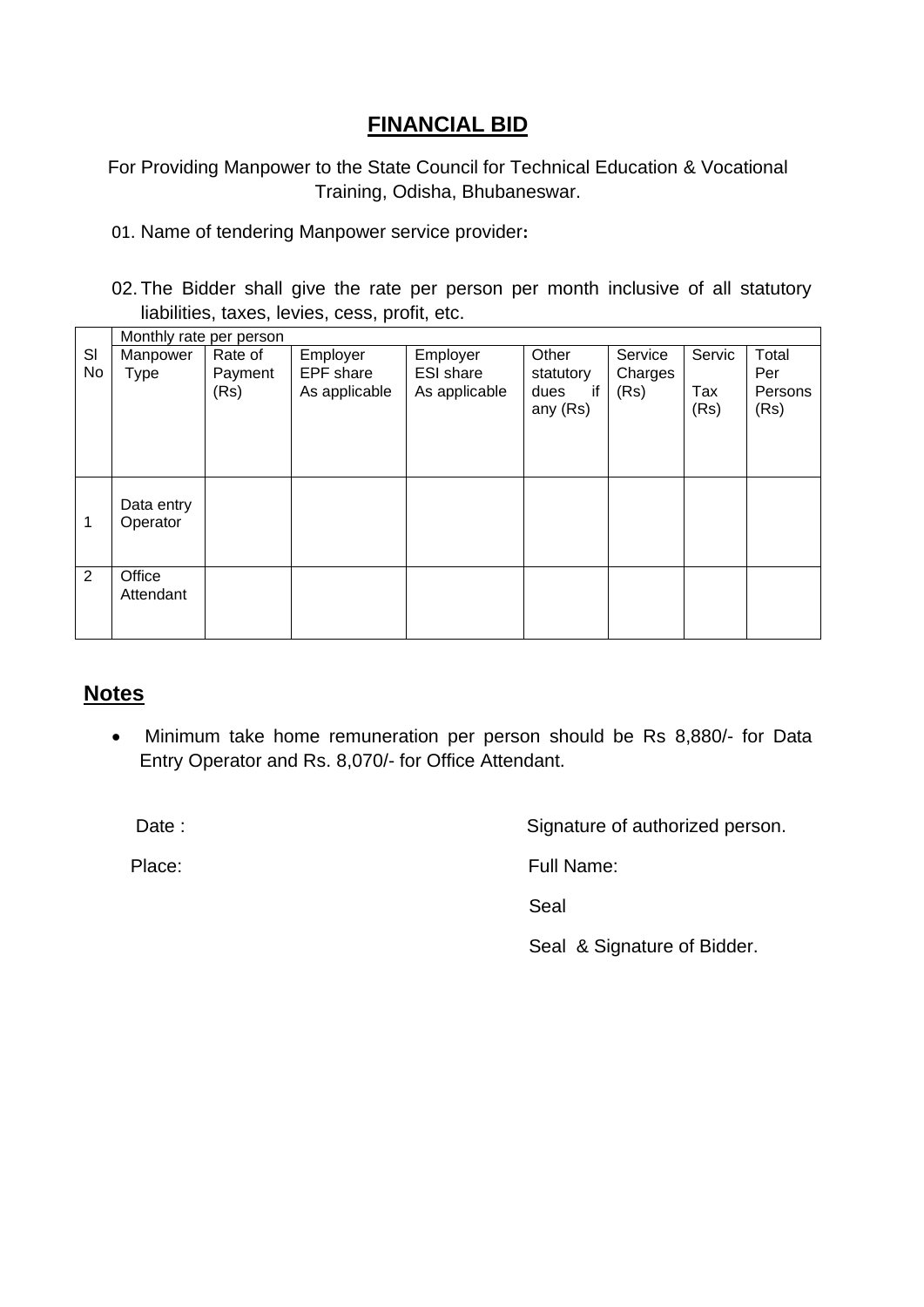# **TERMS AND CONDITIONS**

#### **GENERAL**

- 1. The contract shall likely to commence from the date of placing of order for a period of one year unless it is curtailed or terminated by the authority owing to deficiency of service, sub-standard quality of manpower deployed, breach of contract etc. or change in requirements.
- 2. The contract shall automatically expire on completion of one year unless or otherwise extended further on mutual consent of the service provider and the SCTE&VT, Odisha.
- 3. The contract may be extended on the same terms and conditions or with some additions deletions/modifications, for a further specific period mutually agreed upon by the manpower provider and the SCTE&VT, Odisha.
- 4. The service provider shall not allowed to transfer, assign, pledge or sub contract its rights and liabilities under this to any other agency or organization.
- 5. The SCTE&VT, Odisha at present, has tentative requirement of 05 nos. data entry operators & 08 no. of office attendants. The requirement of manpower may further increase or decrease, during the period of initial contract also and the tendered would have to provide additional manpower services, if required on the same terms and conditions.
- 6. The service provider will be bound by the details furnished by it to the SCTE&VT, Odisha while submitting the tender or at any subsequent stage. In case, any of such documents furnished by it is found to be false at any stage, it would be seemed to be a breach of terms of contract making it liable for legal action besides termination of the contract.
- 7. The authority reserves the right to terminate the agreement during initial period also after giving one month notice to the service provider.
- 8. The persons deployed shall be required to report for work at 10.00 AM & shall work under the officer as may have been kept in charge of the office. In case the person deployed comes late/leaves early on three occasions, proportionate deduction from the remuneration for one day will be made.
- 9. The service provider shall nominate a coordinator who shall be responsible for immediate interaction with the SCTE&VT,Odisha so that optimal services of the persons deployed could be availed without any disruption.
- 10.The entire financial liability in respect of manpower services deployed in SCTE&VT, Odisha shall be that or the manpower provider and the SCTE&VT, Odisha will in no way be liable. It will be the responsibility of the service provider to pay to the person deployed a sum not less than the minimum rate quoted in the financial bid and show such evidence as may be required by the SCTE&VT, Odisha.
- 11.For all intents and purposes, the service provider shall be "Employer" within the meaning of different rules and acts in respect of manpower so deployed. The person deployed by the service provider shall not have any claim whatsoever like employer and employee relationship against the SCTE&VT, Odisha. There shall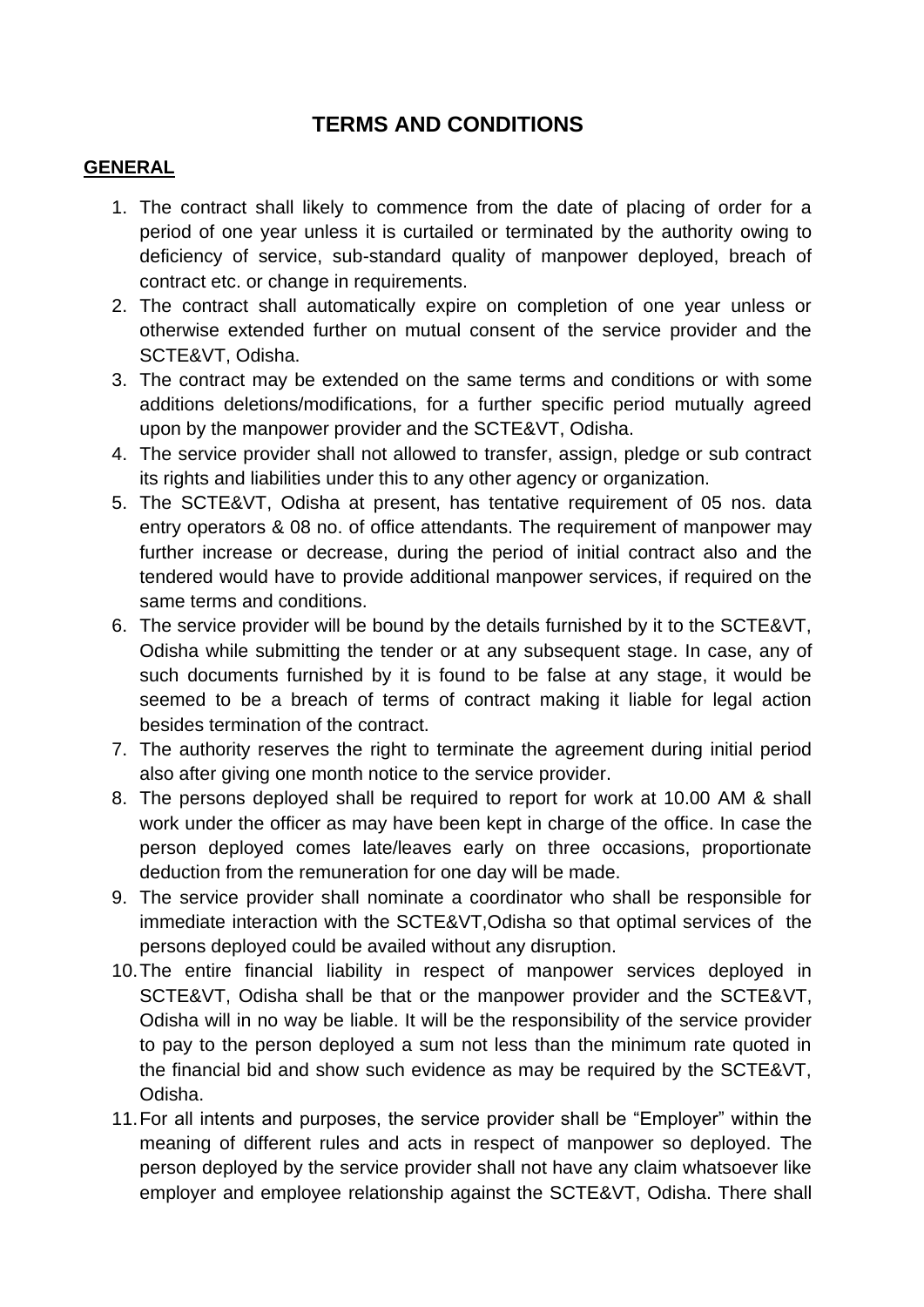not be employer-employee relationship between SCTE&VT, Odisha and the persons deployed on outsourcing basis.

- 12.The manpower service provider shall be solely responsible for the redressed of grievances of resolution of disputes relating to persons deployed. The SCTE&VT, Odisha shall, in no way, be responsible for settlement of such issues whatsoever. in case the grievances of the deployed persons are not attended to by the provider, the deployed persons can place their grievance before a joint committee consisting of a representative of the SCTE&VT, Odisha and an authorized representative of the service provider.
- 13.The SCTE&VT, Odisha shall not be responsible for any financial loss or any injury/death of any person deployed by the service provide in the course of performing the functions/duties, or for payment towards any compensation.
- 14. The persons deployed by the service provider shall not claim nor shall be entitled to pay, perks and other facilities admissible to regular/confirmed employees during the contract or after expiry of the contract.
- 15. In case of termination of this agreement on its expiry or otherwise, the persons deployed by the service provider shall not be entitled to and shall have no claim for any absorption in regular or in other capacity.
- 16.The person deployed shall not claim any benefit or compensation or absorption or regularization or deployment with this office under the provision or rules and acts. Undertaking in the form of an affidavit, from the person deployed to this effect shall be required to be submitted by the service provider.
- 17.The service provider must be registered with the concerned Govt. Authorities ,i.e. labor commissioner provident fund authorities employees state insurance corporation etc. and a copy of registration should be submitted. The service provider shall complete with all the legal requirements for obtaining license under contract labor (Regulations and Abolition) Act,1970 if any, at his own part and cost.
- 18.The service provider shall provide a substitute well in advance if there occurs any probability of the person leaving the job due to his/her own reasons. The payment in respect of the overlapping period of the substitute shall be the responsibility of the service provider. The service provider shall be responsible for contribution towards provident fund and employees state insurance, wherever applicable and the proof of such deposit shall be submitted as and when required by the SCTE&VT, Odisha.
- 19. The persons deployed by the service provider should have good police records and no criminal case should be pending against them.
- 20.The persons deployed should be polite, cordial and efficient while handing the assigned work and their actions should promote good will and enhance the image of SCTE&VT, Odisha. The service provider shall be responsible for any act of indiscipline by the persons deployed.
- 21.The service provider shall provide manpower in 1: 2 ratio against the requirement for which due selection procedure shall be made by the council before engagement of the Manpower.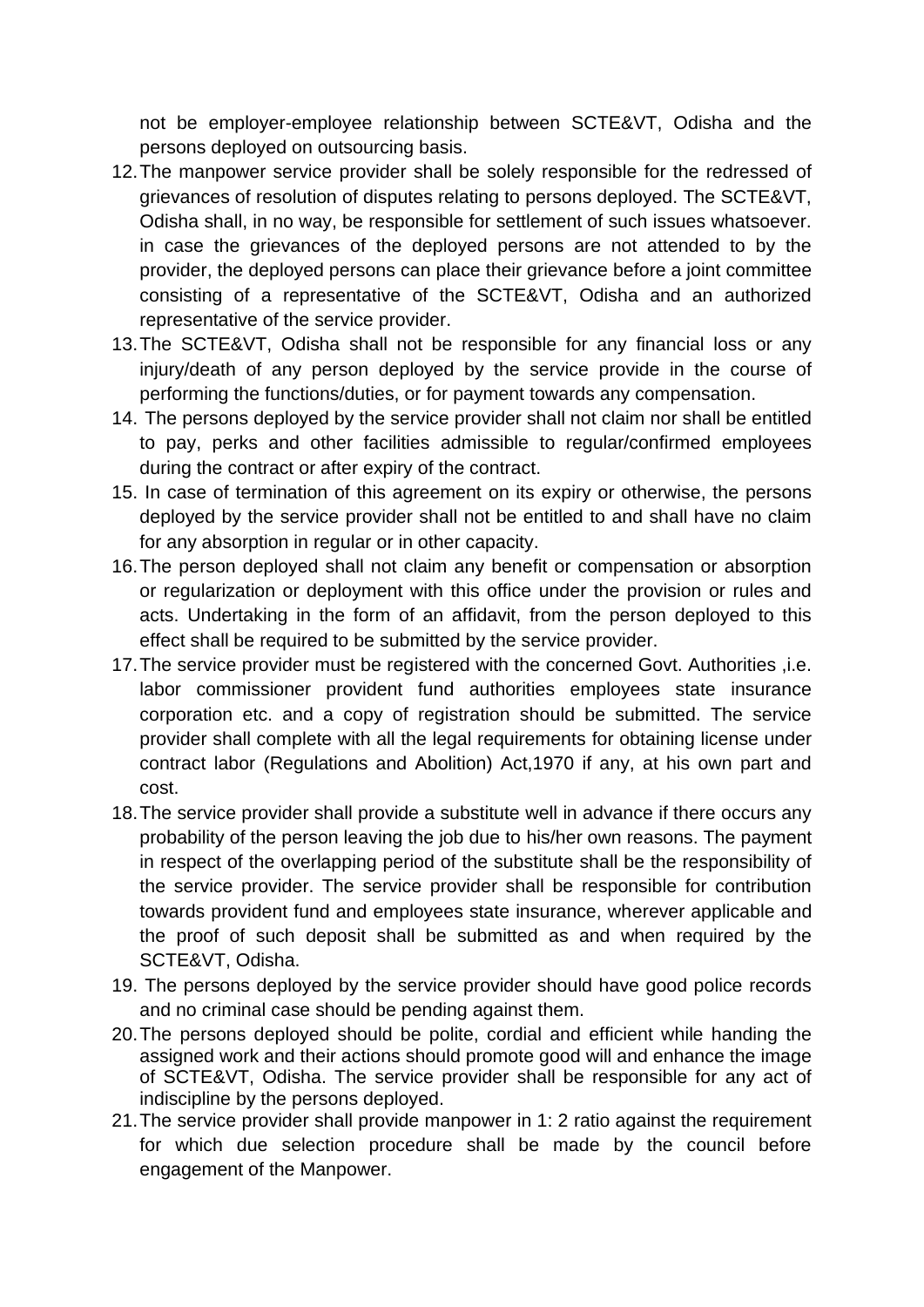### **LEGAL**

- 22. The persons deployed shall, during the course of their work be privy to certain qualified documents and information which they are not supposed to divulge to third parties. In view of this, they shall be required to take Oath of confidentiality and breach of this condition shall make the service provider as well as the person deployed liable for penal action under the applicable laws besides, action for breach of contract.
- 23.The Manpower Service provider shall be responsible for compliance of all statutory provisions relating to minimum wages as payable to different types of workers in respect of the persons deployed by it in SCTE&VT, Odisha. The SCTE&VT, Odisha shall have no liability in this regard.
- 24.The service provider shall also be liable for depositing all taxes, levies, cess etc. on account of service rendered by it to SCTE&VT, Odisha to the concerned tax collection authorities. From time to time, as per the rules and regulations in the matter. Attested Xerox copies of such documents shall be furnished to the SCTE&VT, Odisha bi-monthly with the bill.
- 25. The service provider shall maintain all statutory registers under the law and shall produce the same, on demand, to the SCTE&VT, Odisha or any other authority under law.
- 26. The tax deduction at source (TDS) shall be done as per the provisions of income tax act/rules as amended from time to time and a certificate to this effect shall be provided by the SCTE&VT, Odisha.
- 27.In case, the service provider fails to comply with any liability under appropriate law and as a result thereof, the SCTE&VT, Odisha is put to any loss/obligation monetary or otherwise SCTE&VT, Odisha will be entitled to get itself reimbursed out of the outstanding bills or the performance security deposit the service provider, to the extent of the loss obligation in monetary terms.
- 28.The Agreement is liable to be terminated because of non-performance, deviation of terms and condition of contract, non-payment of remuneration to employed persons and non-payment of statutory dues. The SCTE&VT, Odisha will have no liability towards nonpayment of remuneration to the persons employed by the service provider and the outstanding statutory dues of the service provider to statutory authorities. If any loss is caused to the SCTE&VT, Odisha by the person deployed, the same shall recovered from the unpaid bills or adjusted from the performance security Deposit.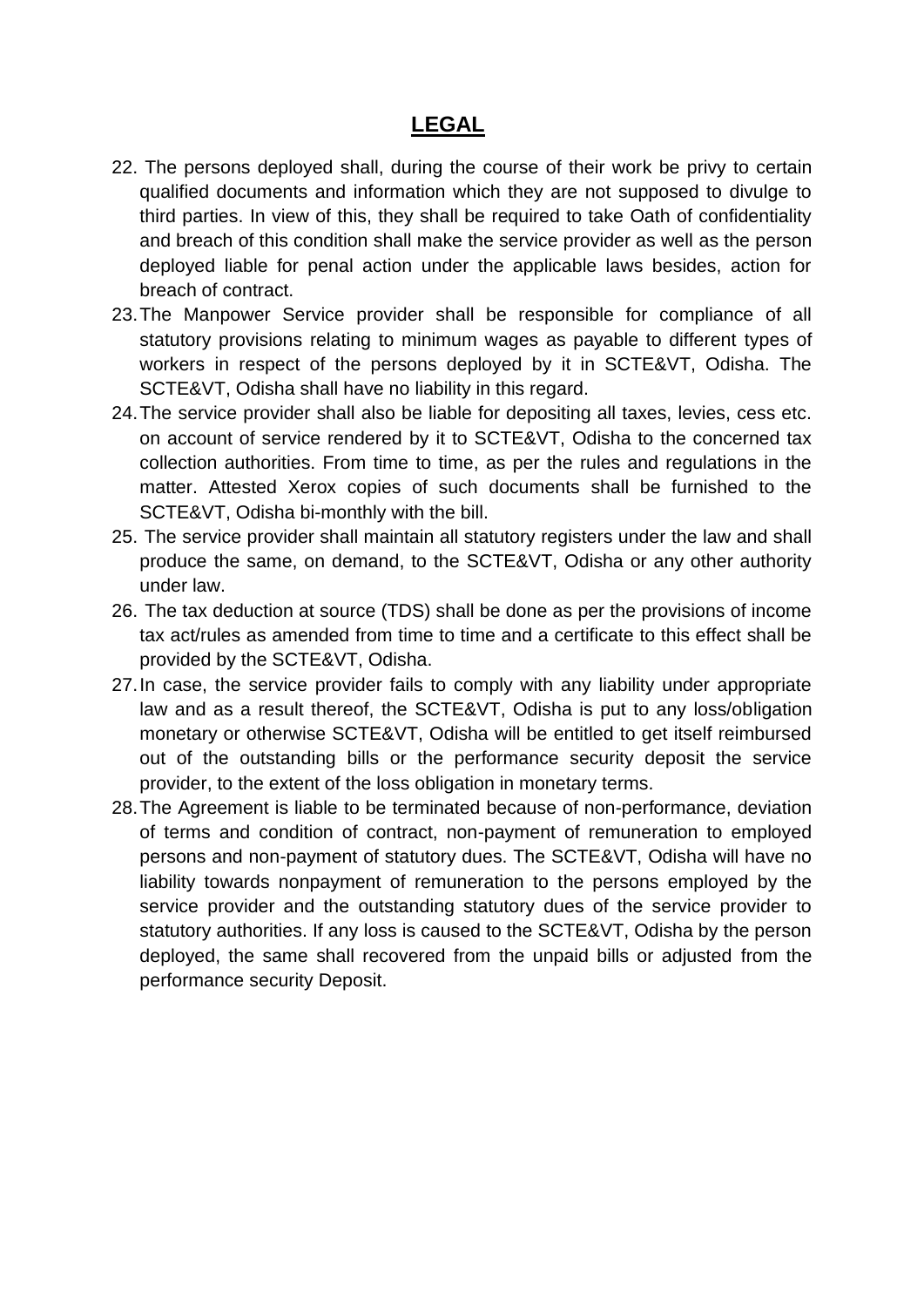### **FINANCIAL**

- 29. The financial bid should be accompanied with an earnest money deposit (EMD) of refundable without interest of Rs. 50,000/- (Rupees Fifty thousand), only in the form of demand draft/pay order drawn in favor of **"Vice-Chairman, SCTE&VT, Odisha,BBSR"** failing which the tender shall be rejected out righty. The tenderer claiming exemption/ concession for EMD has to submit copy of relevant documents for providing Manpower service to avail such benefit.
- **30.** The Earnest Money deposit in respect of the agencies which do not qualify the technical bid (first stage) financial bids (second competitive stage) shall be returned to them without any interest. **In case of successful tenderer if the agency fails to deploy the required manpower against the initial requirement within 15 days from date of placing the order the EMD shall stand forfeited without giving any further notice.**
- 31. The successful tender will have to deposit a performance security deposit of Rs 1,00,000/- (Rupees One Lakh only) in the form of Bank Guarantee from any Nationalized Bank in favour of the Vice-Chairman, SCTE&VT, Odisha covering the period of contract. In case the contract is further extended beyond the initial period, the bank Guarantee will have to be accordingly renewed by the bidder.
- 32. In case of breach of any terms and conditions attached to this agreement, the performance security deposit of the service provider shall be liable to be forfeited beside annulment of the Agreement.

#### **PAYMENT TERM**

- 33. The service provider shall raise the bill, along with signature of all manpower and the certification by concerned officer as a proof that the payments to all have been made by contractor in the presence of concerned officer. On monthly basis, the contractor should submit the bill (in duplicate) along with photocopies of (wages and attendance) registers for that month as prescribed under minimum wages act, and authenticated proofs for payment of (EPF, ESI) with ECR & service tax dues in respect of all manpower's latest by  $7<sup>th</sup>$  of the following month duly certified by the concerned officer, for payment as per different tender's terms-conditions. The contractor shall submit the bill by  $10<sup>th</sup>$  of the subsequent month.
- 34. As far as possible the payment will be released by the  $25<sup>th</sup>$  of the month.
- 35.The amount of penalty calculated @ 100 per day on account of delay, if any, in providing suitable substitute for the period beyond three working days by the service provider shall be deducted from its monthly bills in the succeeding month.
- 36. The authority reserves the right to withdraw or relax any of the terms and condition mention above so as to overcome the problem encountered at a later stage.
- 37. In the event of any dispute arising in respect of the agreement of the same shall be resolved through negotiation. Alternatively the dispute shall be referred to the next higher authority or controlling officer for his decision and the same shall be binding on all parties.
- 38. All disputes shall be under the jurisdiction of Bhubaneswar.
- 39. The successful bidder will enter in to an agreement with the SCTE&VT, Odisha for supply of suitable and qualified manpower as per requirement of this office on the above terms and conditions.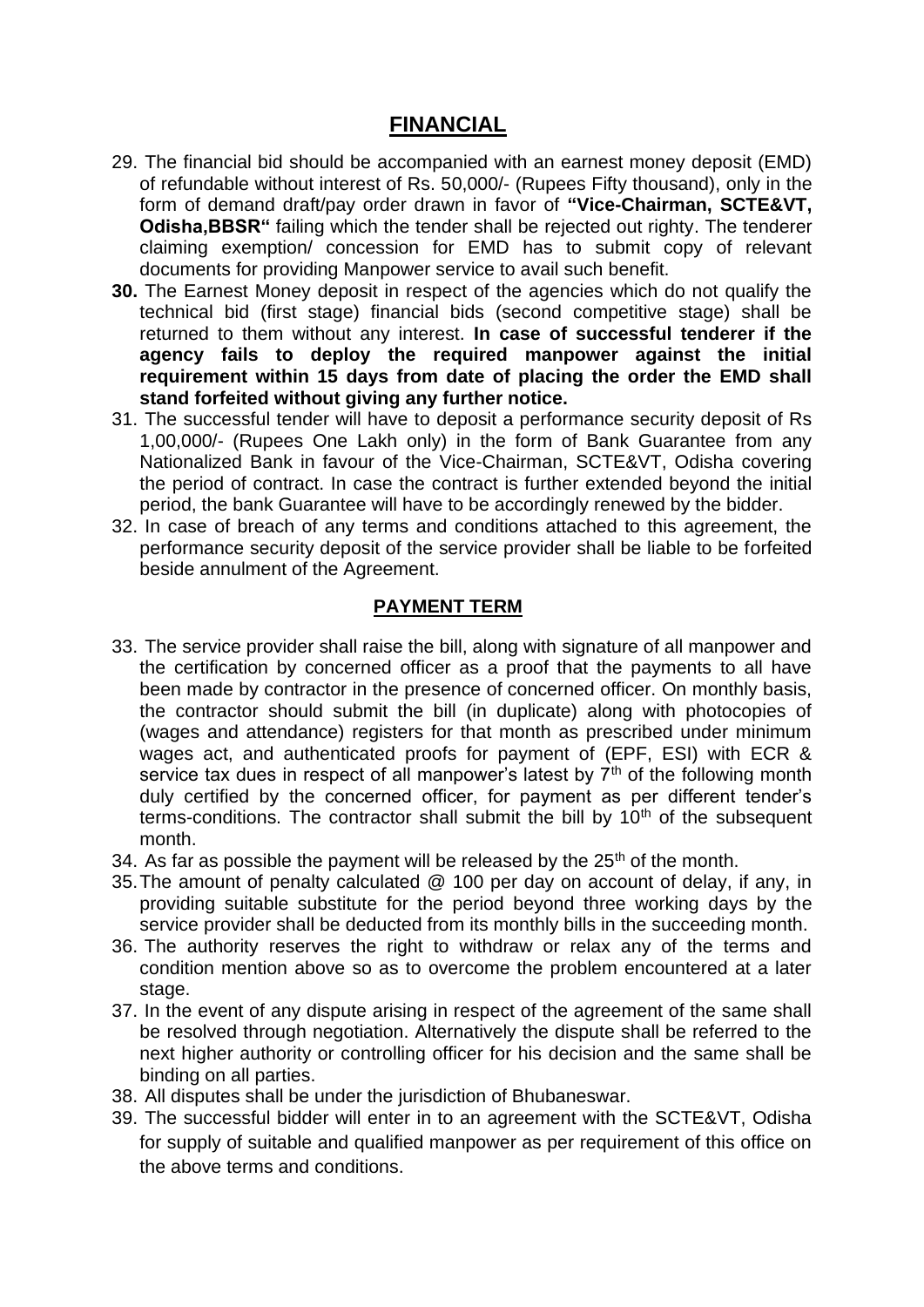# **MANDATORY DOCUMENTS TO BE PROVIDED**

- 01. Technical Bid and Financial bids to be submitted separately.
- 02.Self attested copy of registration certificate of agency:
- 03.Self attested copy of PAN/GIR Card
- 04.Self attested copy IT return of 2018-19 assessment year filed by agency:
- 05.Self attested copy of Goods and Service Tax registration certificate:
- 06.Self attested copy of P.F. registration certificate with proof of payment up to 31.03.2019.
- 07.Self attested copy of E.S.I. registration certificate with proof of payment up to 31.03.2019.
- 08.Self attested copy of the Labour Lincense , registration certificate under contract labour (Regulations and Abolition) Act, 1970.
- 09.Self attested copy of similar type of work Experience for providing DEO/Office Attendant.
- 10. Certified documents in support of financial turn over for the financial year 2018-19.
- 11. Copy of the all pages in Tender document with each page duly signed and sealed by the authorized signatory of the agency in token of their acceptance.

**Failures to submit any of the above document will lead to rejection of the tender document**.

# **DOCUMENTS TO BE SUBMITTED BY THE SUCCESSFUL AGENCY BEFORE DEPLOYMENT OF MANPOWER**

- 01. List of Manpower to be provided by the agency for selection of manpower in the ratio 1:2 for deployment in SCTE&VT**,** Odisha, Bhubaneswar containing full details i.e. date of birth, marital status, address, education qualification etc.
- 02.Bio-data of all persons indicating the permanent, temporary address, colour

photograph and cell phone number.

- 03. Undertaking from the persons concerned
- 04.Any other relevant document.

Seal & Signature of Bidder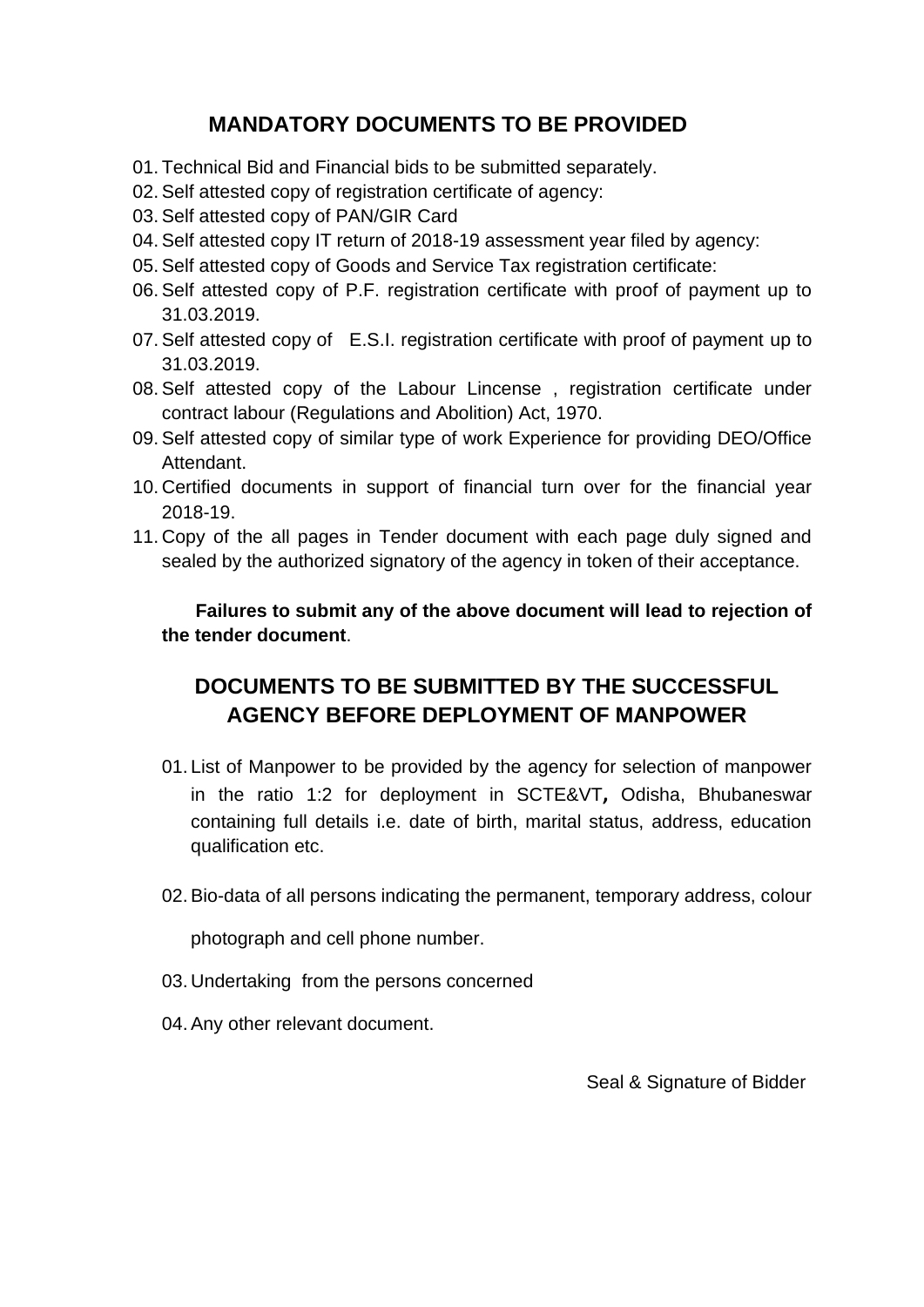### **AGREEMENT**

This Agreement is made on this day of

#### **Between**

The Vice-Chairman, SCTE&VT, Odisha, Bhubaneswar represented by

Sri Shing and the referred to as the "Authority" which expression shall, where the context so requires or admits, also include its successors or assignees of the one part.

### **AND**

M/s represented by Sri **Solution Contract Contract Contract Contract Contract Contract Contract Contract Contract Contract Contract Contract Contract Contract Contract Contract Contract Contract Contract Contract Contract Contract Contract C** "Manpower Service provider" which expression shall, where the context so requires or admits, also include its successor or assignees of the other part.

Whereas, the "Authority" desires that the services of "<br>
The "are required in SCTE&VT Office.

And whereas the "Manpower Service Provider" has offered its willingness to the same in conformity with provisions of the agreement.

And whereas "Authority" has finalized the rate as per the terms and conditions of the agreement to the "Manpower Service Provider".

### **Now this agreement witness as below:-**

- 01. That the annexure containing the Terms and conditions shall be deemed to form and to be read and construed as part of this agreement.
- 02. That in consideration of the payment to be made by the "Authority" to the "Manpower Service Provider" the "Manpower Service Provider" hereby agrees with the "Authority" to provide personnel to be engaged as  $\mathbf{u}$  in the SCTE&VT, Odisha in conformity with the provisions of the Terms and Conditions.
- 03. That the 'Authority' hereby further agrees to pay the 'Manpower Service Provider' the contract price at the time and in the manner prescribed in the terms and conditions.

Seal & Signature of Bidder

04. That in the event of any dispute that may arise it shall be settled as per the Terms and condition of the contract.

That this agreement is valid up to \_\_\_\_\_\_\_\_\_\_\_\_\_\_\_\_\_\_\_\_\_\_\_\_\_\_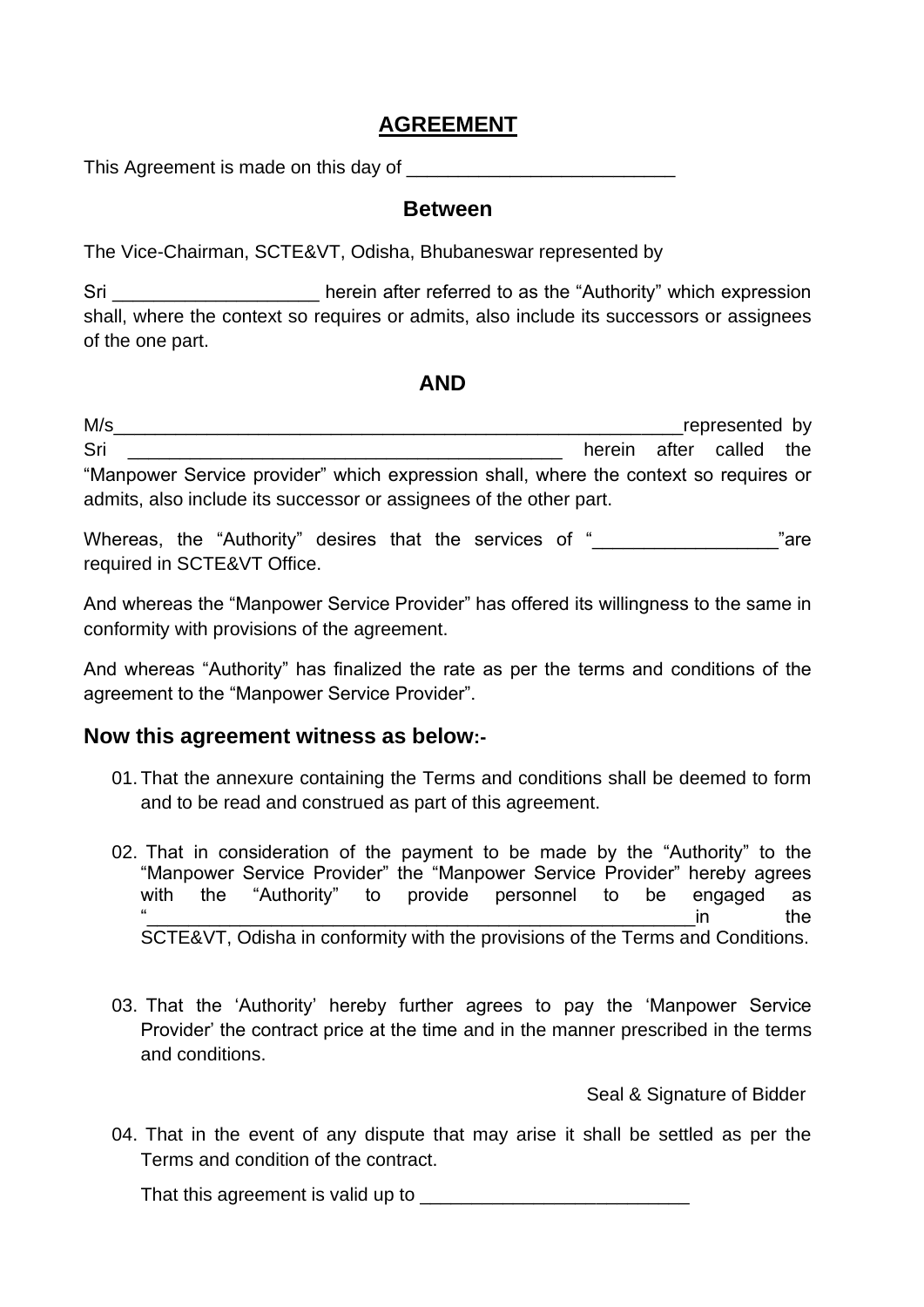**IN WITNESS WHEREOF** the parties have caused their respective common seals to be here into set their respective hands seals on the day and year first written above.

| Signature of the contractor               | Signed and delivered          |  |  |
|-------------------------------------------|-------------------------------|--|--|
| Name/Address of the contractor<br>Odisha. | for and on behalf of SCTE&VT, |  |  |
| In the presence of witness:-              |                               |  |  |
| 01. Signature:                            | 01. Signature                 |  |  |
| Name:                                     | Name:                         |  |  |
| Designation:                              | Designation:                  |  |  |
| Address:                                  | Address:                      |  |  |
|                                           |                               |  |  |

Seal & Signature of Bidder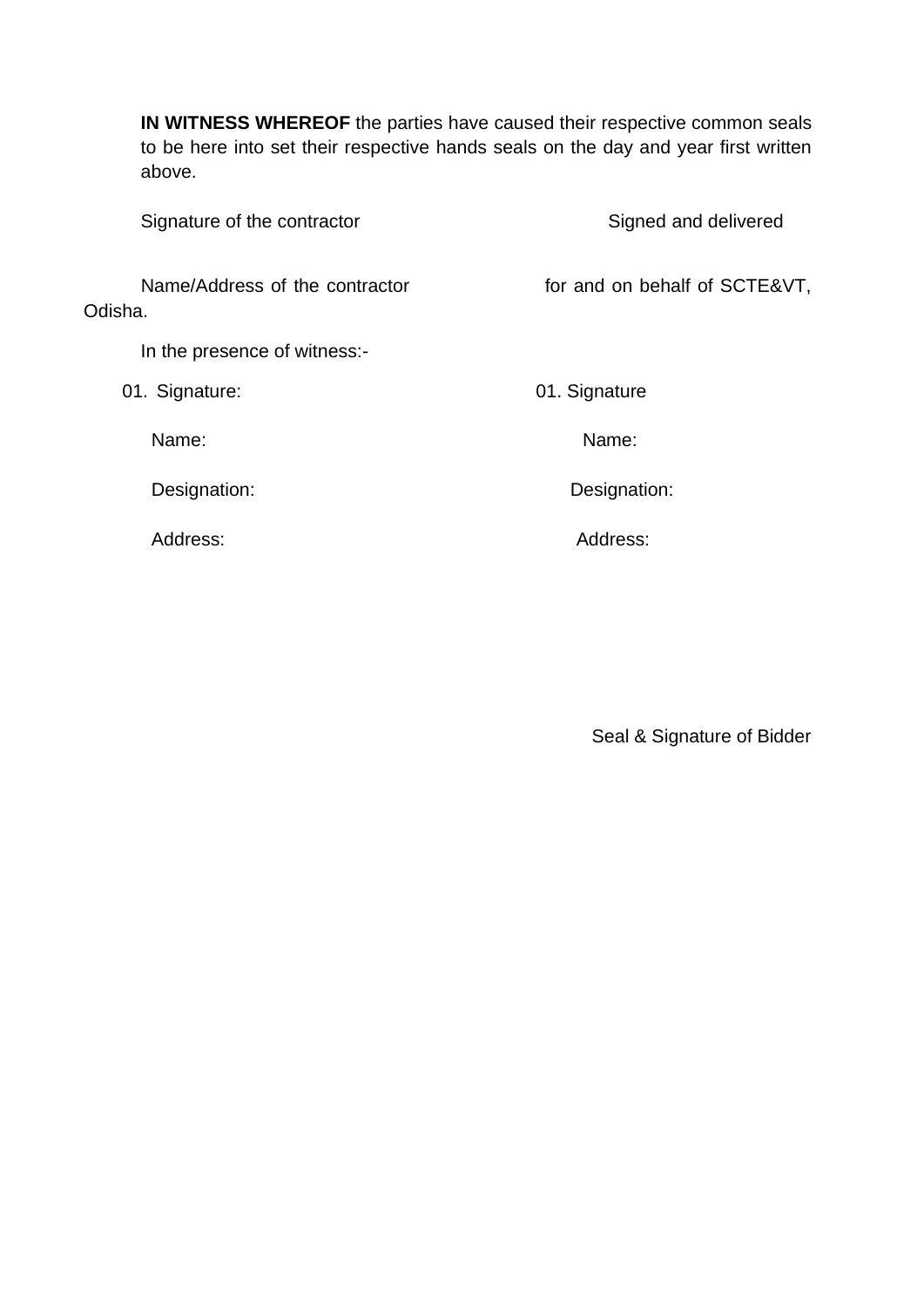### **ANNEXURE TERMS AND CONDITIONS OF THE AGREEMENT**

- 01. The agreement shall commence from \_\_\_\_\_\_\_\_\_\_\_\_\_\_\_\_ (date) and shall continue till date unless it is curtailed or terminated by the authority owing to deficiency of service, sub standard quality of manpower deployed, breach of contract etc. or change in requirement.
- 02. The Agreement shall automatically expire on (date) unless extended further by the mutual consent of the Manpower Service Provider and the Authority.
- 03. The Agreement may be extended, on the same terms and conditions or with some additions/deletions/ modification, for an further specific period mutually agreed upon by the Manpower Service provider and Authority.
- 04. Manpower Service Provider shall not be allowed to transfer, assign, pledge of subcontract its rights and liabilities under this Agreement to any other agency or organization by whatever name be called without the prior written consent of the Authority.
- 05. The Manpower Service Provider will be bound by the details furnished by it to the Authority while submitting the tender or at subsequent stage. In case, any of such documents furnished by it is found to be false at any stage, it would be deemed to be a breach of terms of agreement making of liable for legal action besides termination of the Agreement.
- 06. The Authority reserves the right to terminate the agreement during initial period also after giving 15 days notice to the Manpower Service Provider.
- 07. The persons deployed shall be required to report for work at 10.00 AM & shall work under the Officer as may have been kept in charge of the Office. In case the person deployed remains absent on a particular day or comes late/leaves early on three occasions proportionate deduction from the remuneration for one day will be made.
- 08. The Service Provider shall nominate a coordinator who shall be responsible for immediate interaction with the SCTE&VT, Odisha so that optimal services of the persons deployed could be availed without any disruption.
	- (a) The profile of DEO/Office Attendant to be deployed shall be submitted to SCTE&VT, Odisha. The ability of the person concerned will be tested by our experts & successful candidates will be deployed by the agency.
	- (b) The persons deployed are entitled to avail one day weekly off.
	- (c) The persons deployed may be called upon on Sunday to attend duty for which they may avail any subsequent weekly day as weekly day of rest with due permission of concerned officer.
- 09. The entire financial liability in respect of service deployed in the SCTE&VT, Odisha shall be that of the Service Provider and the SCTE&VT, Odisha will in no way be liable. It will be the responsibility of the Service Provider to pay to the person deployed a sum not less than the minimum rate quoted in the financial bid and produce such evidence as may be required by the SCTE&VT, Odisha.
- 10. For all intents and purposes, the Manpower's Service Provider shall be "Employer" within the meaning of different rules and acts in respect of manpower so deployed. The person deployed by the service provider shall not have any claim whatsoever like employer and employee relationship against the SCTE&VT, Odisha. There shall not be employer-employee relationship between SCTE&VT, Odisha and the persons deployed on outsourcing basis.
- 11. The Service Provider shall be solely responsible for the redresses of grievance or resolution of disputes relating to persons deployed. The SCTE&VT, Odisha shall, in no way, be responsible for settlement of such issues whatsoever. In case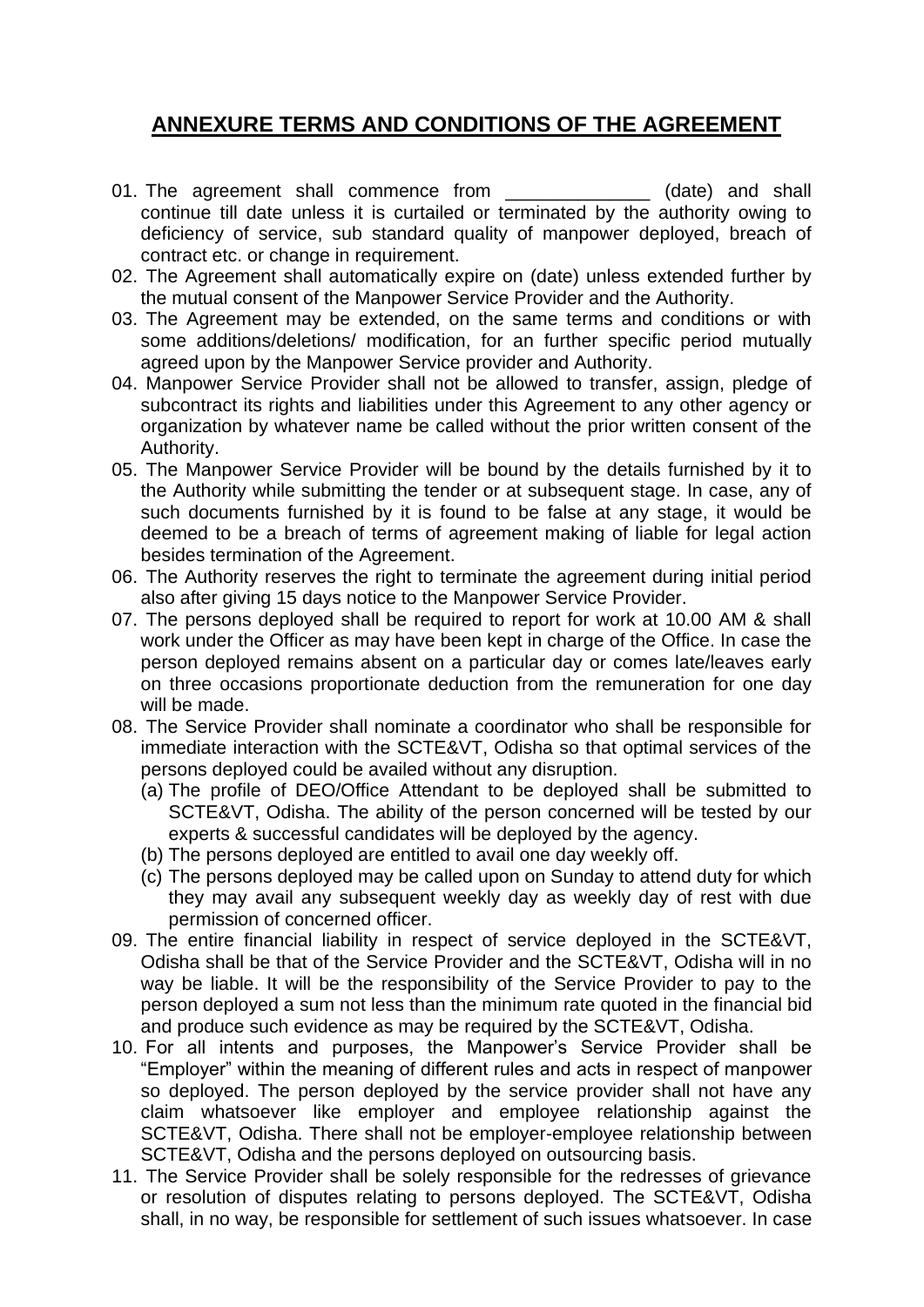of grievances, the deployed person can place their grievance before a joint committee consisting of a representative of SCTE&VT, Odisha and an authorized representative of the Service Provider.

- 12. The SCTE&VT,Odisha shall not be responsible for any financial loss or any injury/death of any person deployed by the Service Provider in course of their performing the function/duties, or for payment towards any compensation.
- 13. The persons deployed by the Service Provider shall not claim nor shall be entitled to pay, perks and other facilities admissible to regular/confirmed employees during the period of contract after expiry of the contract.
- 14. In case of termination of this contract on its expiry or otherwise, the persons deployed by service provider shall not be entitled to and shall have claim for any absorption in regular or in other capacity.
- 15. The persons deployed shall not claim any benefit or compensation or absorption or regularization of deployment with office under the provision rules and Acts. Undertaking in the form of affidavit, from the person deployed to this effect shall be required to be submitted by the Service Provider.
- 16. The Service provider must be registered with the concerned Govt. Authorities, i.e. labour commissioner; provident fund Authority Employees State Insurance Corporation etc. and a copy of registration should be submitted. The Service Provider shall complete with all the entire legal requirement for obtaining License under Contract Labour (Regulations and Abolition) Act, 1970 if any, at his own part and cost, if required under the Act.
- 17. The Service Provider shall provide a substitute well in advance if there occurs any probability of the person leaving the job due to the his/her own personal reasons. The payment in respect of thee overlapping period of the substitute shall be the responsibility of the Service Provider. The Service Provider shall be responsible for contribution towards provident fund and Employees State Insurance, wherever applicable.
- 18. The persons deployed by the service should have good police records and no criminal case should be pending against them.
- 19. The person deployed should be polite, cordial and efficient while handing the assigned work and their actions should promote good will and enhance the image of the SCTE&VT, Odisha. The service provider shall be responsible for any act of indiscipline on the part of the persons deployed.
- 20. The persons deployed shall during the course of their work to be privy to certain qualified documents and information which they are not supposed to divulge to third parties. In view of this, they shall be required to take Oath of confidentiality and breach of this condition shall make the service provider as well as the person deployed liable for penal action under the applicable laws besides, action for breach of contract.
- 21. The service provider shall be responsible for compliance of all statutory provisions relating to minimum wages as payable to different types of workers in respect of the persons deployed by it in the SCTE&VT, Odisha. The SCTE&VT, Odisha shall have no liability in this regard.
- 22. The service provider shall also be liable for depositing ass taxes, levies, cess etc. on account of service rendered by it to the SCTE&VT, Odisha to the concerned tax collection authorities, from time to time, as per the rules and regulations in the matter. Attested Xerox copies of such documents shall be furnished to the SCTE&VT, Odisha.